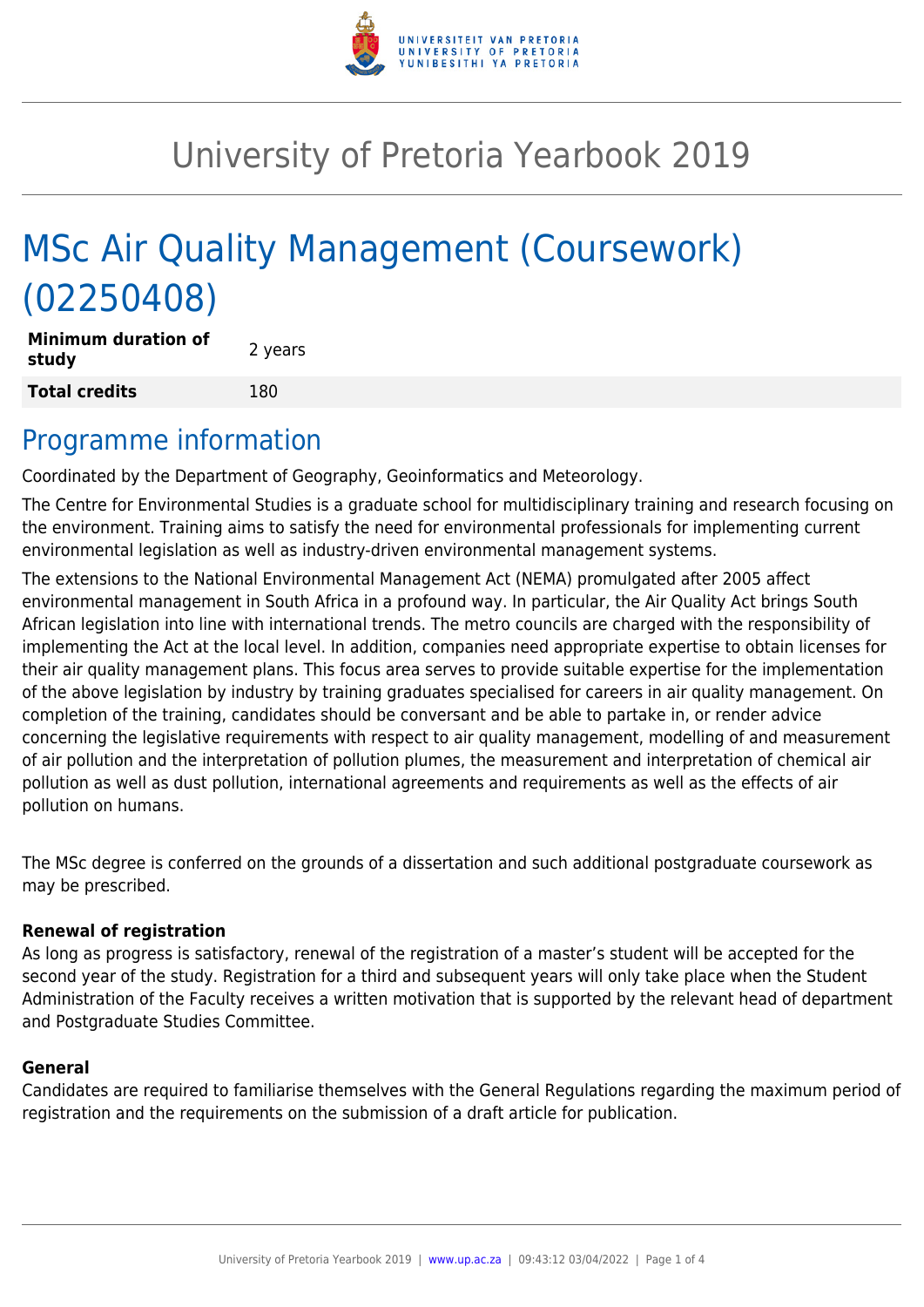

## Additional requirements

Candidates must demonstrate proficiency in the English language up to the level required by either the TOEFL test [\(www.ets.org/toefl\)](http://www.ets.org/toefl) or the IELTS language proficiency test ([www.ielts.org](http://www.ielts.org)).

## Promotion to next study year

The progress of all master's candidates is monitored biannually by the supervisor and the postgraduate coordinator. A candidate's study may be terminated if the progress is unsatisfactory or if the candidate is unable to finish his/her studies during the prescribed period.

Subject to exceptions approved by the Dean, on recommendation of the relevant head of department, and where applicable, a student may not enter for the master's examination in the same module more than twice.

### Pass with distinction

The MSc degree is conferred with distinction to candidates who obtain a final average mark of at least 75% and a mark of at least 75% for the dissertation/mini-dissertation from each of the members of the examination panel. Where a member of the examination panel awards a mark of less than 75% for the dissertation/mini-dissertation, that member of the examination panel must offer, in writing, support for his/her decision, or indicate in writing that he/she supports the examination committee's decision to confer the degree with distinction.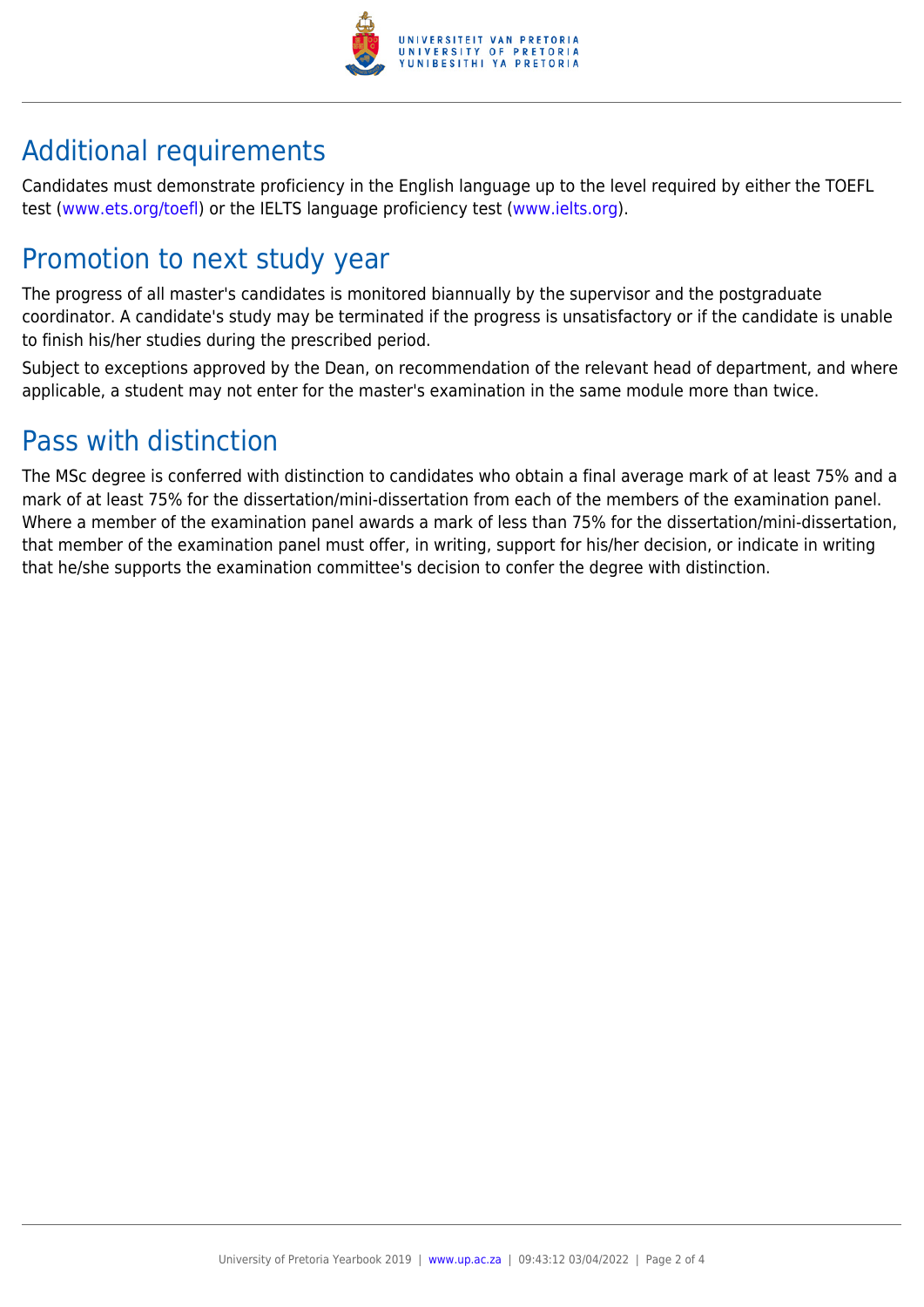

## Curriculum: Year 1

#### **Minimum credits: 180**

#### **Core modules**

[Boundary layer meteorology 811](https://www.up.ac.za/yearbooks/2019/modules/view/AQM 811) (AQM 811) - Credits: 15.00 [Atmospheric chemistry 812](https://www.up.ac.za/yearbooks/2019/modules/view/AQM 812) (AQM 812) - Credits: 15.00 [Atmospheric thermodynamics 813](https://www.up.ac.za/yearbooks/2019/modules/view/AQM 813) (AQM 813) - Credits: 15.00 [Air pollution: society and environment 814](https://www.up.ac.za/yearbooks/2019/modules/view/AQM 814) (AQM 814) - Credits: 15.00 [Environmental paradigms 810](https://www.up.ac.za/yearbooks/2019/modules/view/ENV 810) (ENV 810) - Credits: 15.00 [Environmental law 816](https://www.up.ac.za/yearbooks/2019/modules/view/ENV 816) (ENV 816) - Credits: 15.00 [Mini-dissertation 891](https://www.up.ac.za/yearbooks/2019/modules/view/ENV 891) (ENV 891) - Credits: 90.00